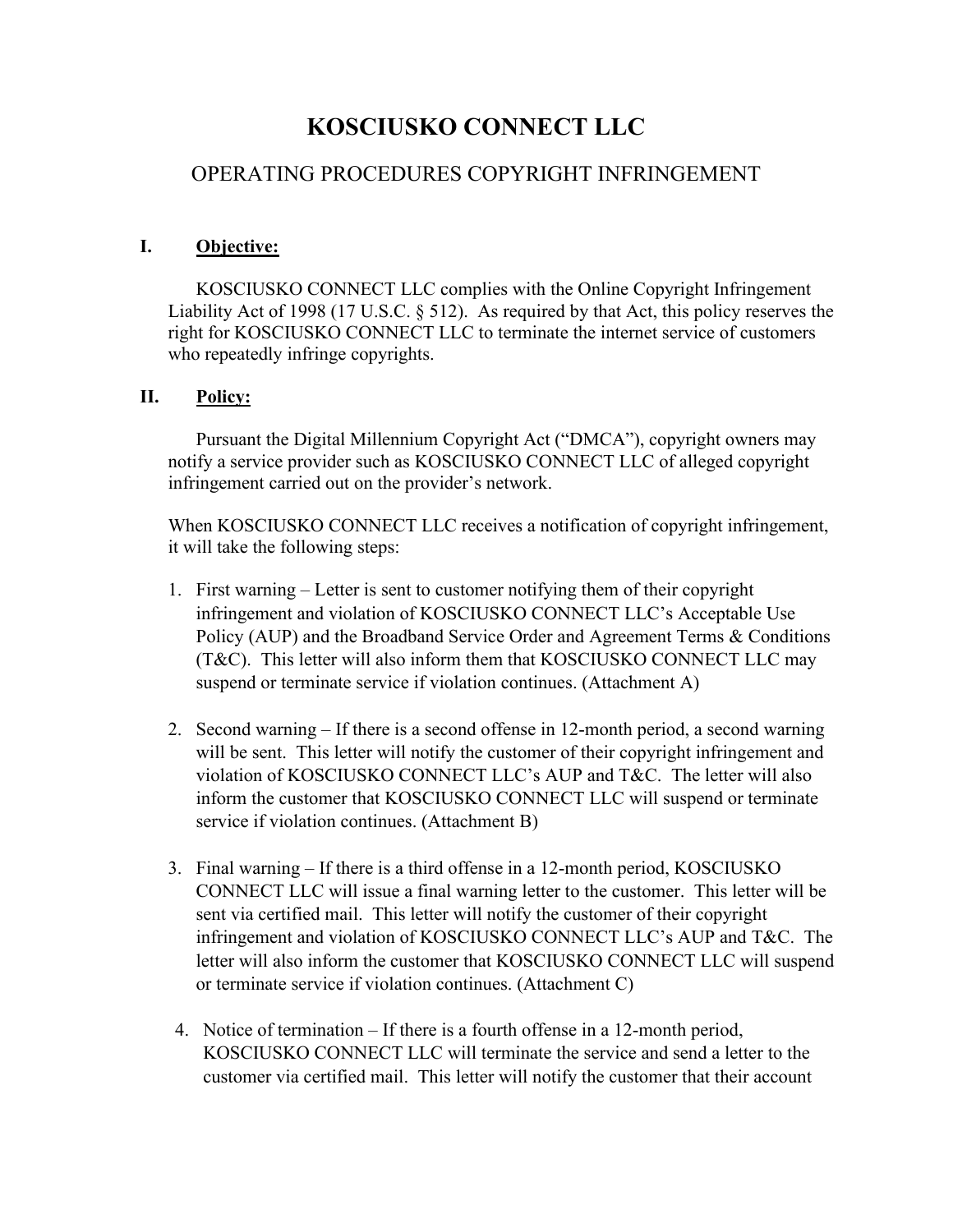has been terminated effective immediately and that equipment should be returned to KOSCIUSKO CONNECT LLC. (Attachment D)

KOSCIUSKO CONNECT LLC reserves the right act immediately and without notice to suspend or terminate services in response to a court order or other legal requirement that certain conduct be stopped, or when KOSCIUSKO CONNECT LLC determines that the conduct may:

- Expose KOSCIUSKO CONNECT LLC to sanctions, prosecution or civil action;
- Cause harm to or interfere with the integrity or normal operations of KOSCIUSKO CONNECT LLC's network or facilities;
- Interfere with another person's use of KOSCIUSKO CONNECT LLC Services or the Internet;
- Damage or disparage the reputation of KOSCIUSKO CONNECT LLC or its services; or
- Otherwise present a risk of harm to KOSCIUSKO CONNECT LLC or KOSCIUSKO CONNECT LLC's customers or their employees, officers, directors, agents, or other representatives.

#### **III. Record Retention:**

All Copyright Infringement Notifications and supporting documentation shall be kept in a vault at KOSCIUSKO CONNECT LLC headquarters for five years.

All correspondence with the customer shall be retained in KOSCIUSKO CONNECT LLC's imaging system for a minimum of five years.

A database that includes, account number, date of notification, etc. will also be kept of all Copyright Infringement Notifications.

#### **IV. Responsibility:**

The CFO is listed as the FCC and ISP Designated Agent and will be the primary point of contact for all Copyright Infringement Notifications. This position, with the help of IT and customer support, are responsible for carrying out the steps of this policy.